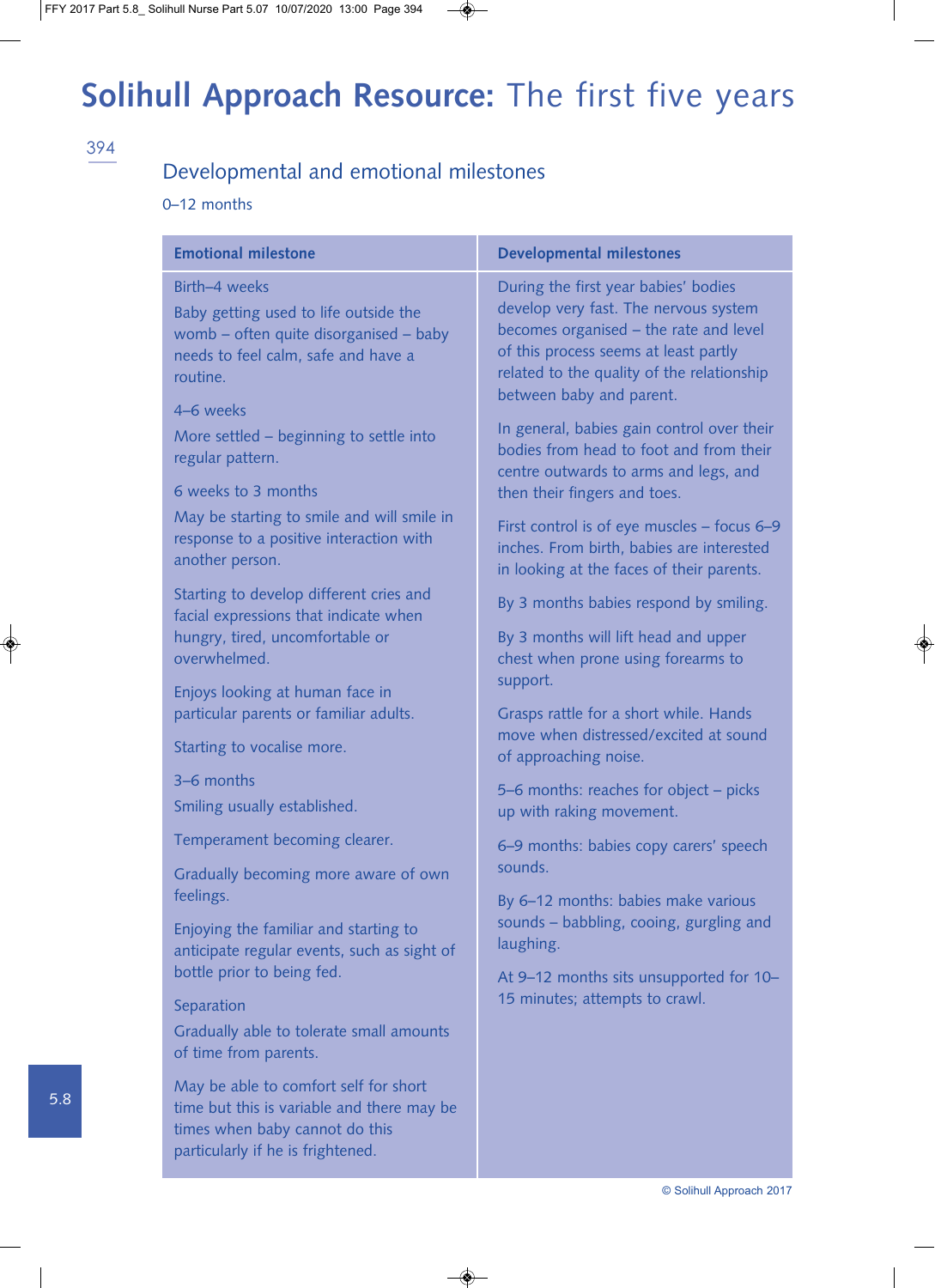| <b>Emotional milestone</b>                                                                                                                                                                                                                                        | <b>Developmental milestones</b>                                                                              |
|-------------------------------------------------------------------------------------------------------------------------------------------------------------------------------------------------------------------------------------------------------------------|--------------------------------------------------------------------------------------------------------------|
| Recognising others, mother, father,<br>siblings, grandparents, aunts, uncles.                                                                                                                                                                                     | Increased capacity to recognise feelings<br>such as joy and displeasure.                                     |
| By 6 months starting to recognise<br>differences in familiar people. At times<br>may be aware of strangers.<br>6-12 months<br>Sleeping may change with altered<br>sleeping arrangements e.g. move from<br>parent's room to separate room from<br>around 6 months. | Becomes more aware of being separate<br>from parents.<br>Recognising strangers and can react in a            |
|                                                                                                                                                                                                                                                                   | distressed way if stranger tries to interact<br>too quickly.                                                 |
|                                                                                                                                                                                                                                                                   | Starting to be able to distract themselves<br>when things go wrong.                                          |
|                                                                                                                                                                                                                                                                   | More persistent in pursuing their own<br>goals especially in play.                                           |
|                                                                                                                                                                                                                                                                   | Enjoys sharing games with parents and<br>others.                                                             |
|                                                                                                                                                                                                                                                                   | Laughter occurring more often when<br>engaging in exciting interactions with<br>parents and familiar adults. |
|                                                                                                                                                                                                                                                                   |                                                                                                              |
|                                                                                                                                                                                                                                                                   |                                                                                                              |
|                                                                                                                                                                                                                                                                   |                                                                                                              |
|                                                                                                                                                                                                                                                                   |                                                                                                              |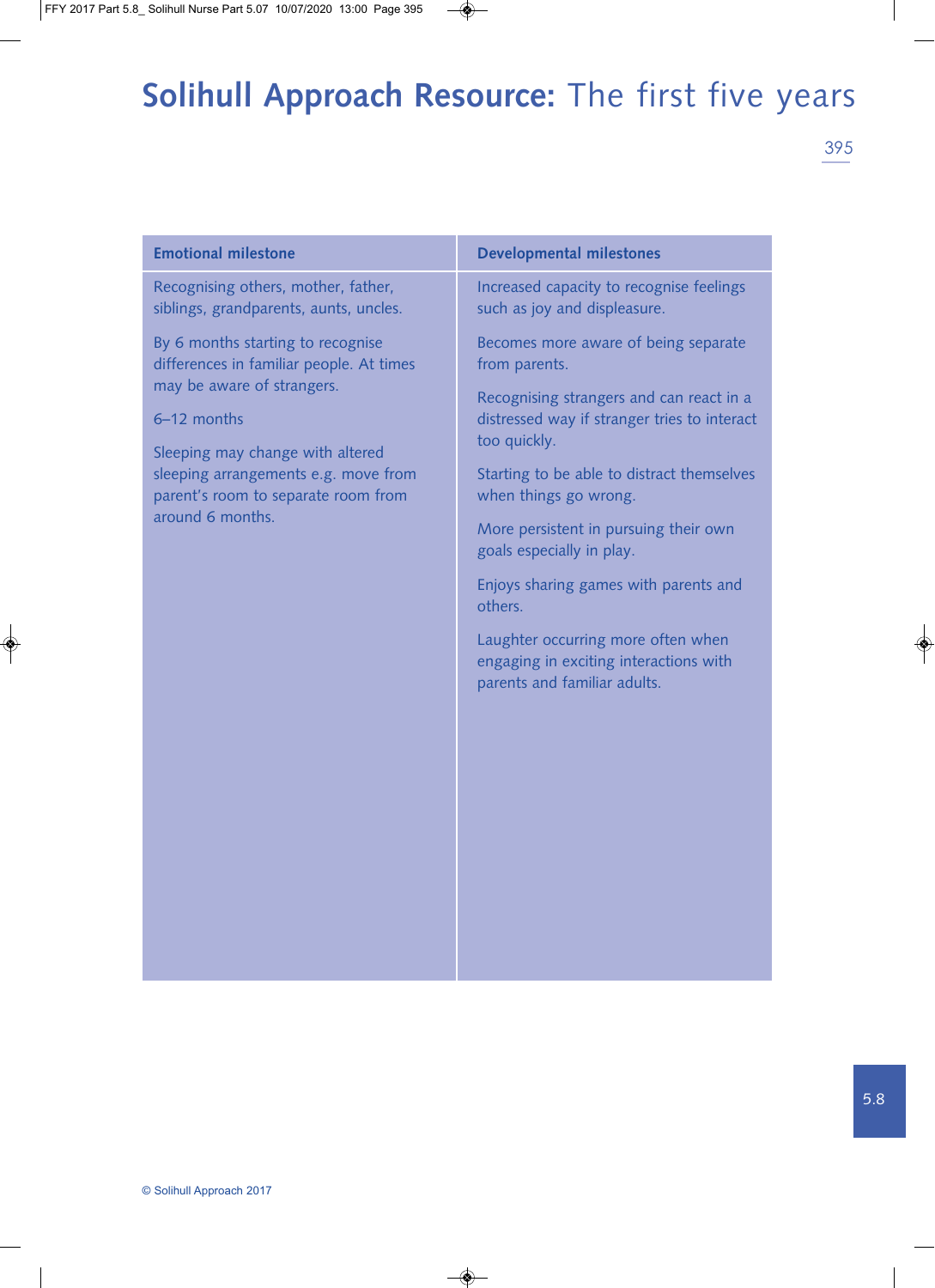396

#### 12–18 months

| <b>Emotional milestone</b>                                                                                                                                          | <b>Developmental milestones</b>                                                                               |
|---------------------------------------------------------------------------------------------------------------------------------------------------------------------|---------------------------------------------------------------------------------------------------------------|
| 12 months                                                                                                                                                           | Developing fine pincer grasp.                                                                                 |
| Toddler begins to learn to separate<br>emotionally from main parent and to<br>develop own identity.                                                                 | Pulls to stand and by about 1 year most<br>babies walk unaided.                                               |
| 12-18 months                                                                                                                                                        | From 1 year becomes very active $-$ gets<br>into everything.                                                  |
| Shows anxiety about separation from<br>parent - tends to feel out of control of<br>the situation and become more nervous<br>and anxious. Not until 18-24 months can | Climbs on chair to reach something -<br>stacks containers, starts to learn simple<br>instructions.            |
| toddlers carry a picture of their loved<br>ones in their mind.                                                                                                      | Has 'mama', 'dada' and 2 or 3 other<br>words.                                                                 |
| 18 months                                                                                                                                                           | Jabbers.                                                                                                      |
| Key words are 'me', 'mine' and 'no' -<br>begin to distinguish between 'you' and<br>'me'.                                                                            | Responds to own name and 'no-no' and<br>'give it to me'.                                                      |
|                                                                                                                                                                     | By 18 months has between 6-20 words,<br>but understands more. Uses words to<br>replace or accompany pointing. |
|                                                                                                                                                                     | Drinks from cup with help.                                                                                    |
|                                                                                                                                                                     | Chews.                                                                                                        |
|                                                                                                                                                                     | Holds spoon and tries to use.                                                                                 |
|                                                                                                                                                                     | Puts wooden cubes in and out of cup<br>when shown.                                                            |
|                                                                                                                                                                     | Quickly finds hidden toy.                                                                                     |
|                                                                                                                                                                     | Plays pat-a-cake, and waves 'bye-bye'.                                                                        |
|                                                                                                                                                                     | Sits or stands without support while<br>being dressed.                                                        |
|                                                                                                                                                                     |                                                                                                               |
|                                                                                                                                                                     |                                                                                                               |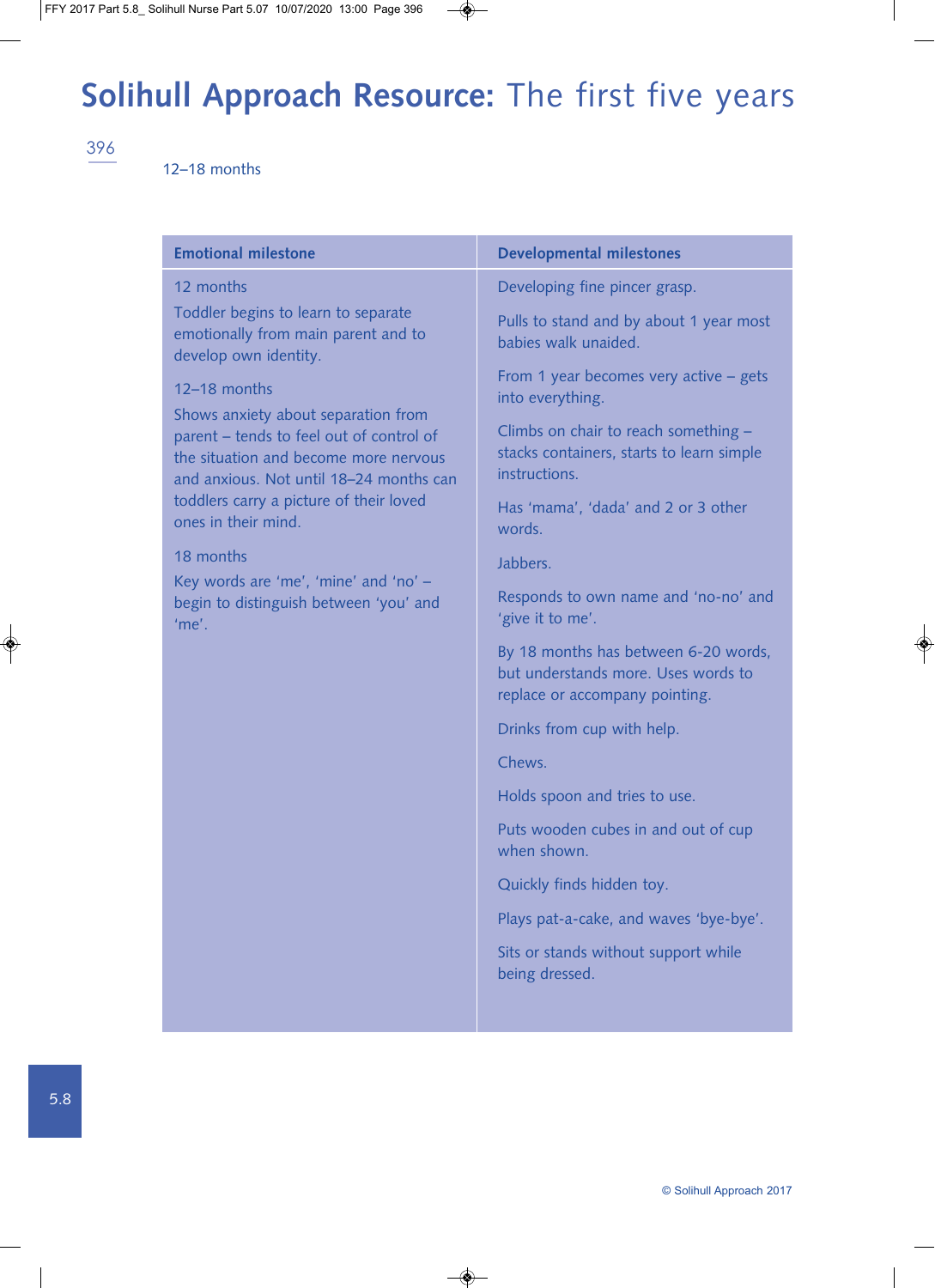#### 18 months to 2 years

| <b>Emotional milestone</b>                                                                                                                            | <b>Developmental milestones</b>                                                 |
|-------------------------------------------------------------------------------------------------------------------------------------------------------|---------------------------------------------------------------------------------|
| Hugs and kisses parents, family and                                                                                                                   | <b>Large Movement</b>                                                           |
| other people they are familiar with                                                                                                                   | Walks with more confidence.                                                     |
| <b>Expresses likes and dislikes</b>                                                                                                                   | Runs but may find avoiding obstacles a                                          |
| Increasing need to be more independent                                                                                                                | challenge at 18 months but by 2 years<br>more able to avoid them.               |
| Increasingly wants to do things for                                                                                                                   |                                                                                 |
| themselves                                                                                                                                            | Walks upstairs with help and by 2 years<br>starting to walk downstairs.         |
| Increasing self awareness                                                                                                                             | Enjoys climbing.                                                                |
| Developing sense of being a separate<br>individual                                                                                                    | Learns to kick a ball.                                                          |
| Reacts aggressively when experiencing                                                                                                                 | <b>Fine movement</b>                                                            |
| strong emotions.                                                                                                                                      | Builds tower of 3 at 18 months.                                                 |
| Aggressive acting out (hitting, kicking                                                                                                               | Holds crayon mid shaft at 18 months                                             |
| biting) usually peaks around 2 years.                                                                                                                 | Dexterity increases by 2 years                                                  |
| Does not yet have language to describe<br>feelings or self-control to manage                                                                          | Scribbles and begins to copy a straight                                         |
| distress or angry/jealous feelings.                                                                                                                   | line at around 20 months                                                        |
| Relies on familiar adults to help them<br>calm down and manage strong/<br>distressing feelings<br>Plays alongside other children but not<br>with them | <b>Communication</b>                                                            |
|                                                                                                                                                       | By 2 years increased number of words<br>and starting to put 2-3 words together. |
|                                                                                                                                                       | Gradual increase in emotional inflections<br>in speech.                         |
|                                                                                                                                                       | Points to parts of body around 20<br>months                                     |
|                                                                                                                                                       | Follows simple instructions                                                     |
|                                                                                                                                                       | Starts to use words such as 'no' and<br>'more'                                  |
|                                                                                                                                                       |                                                                                 |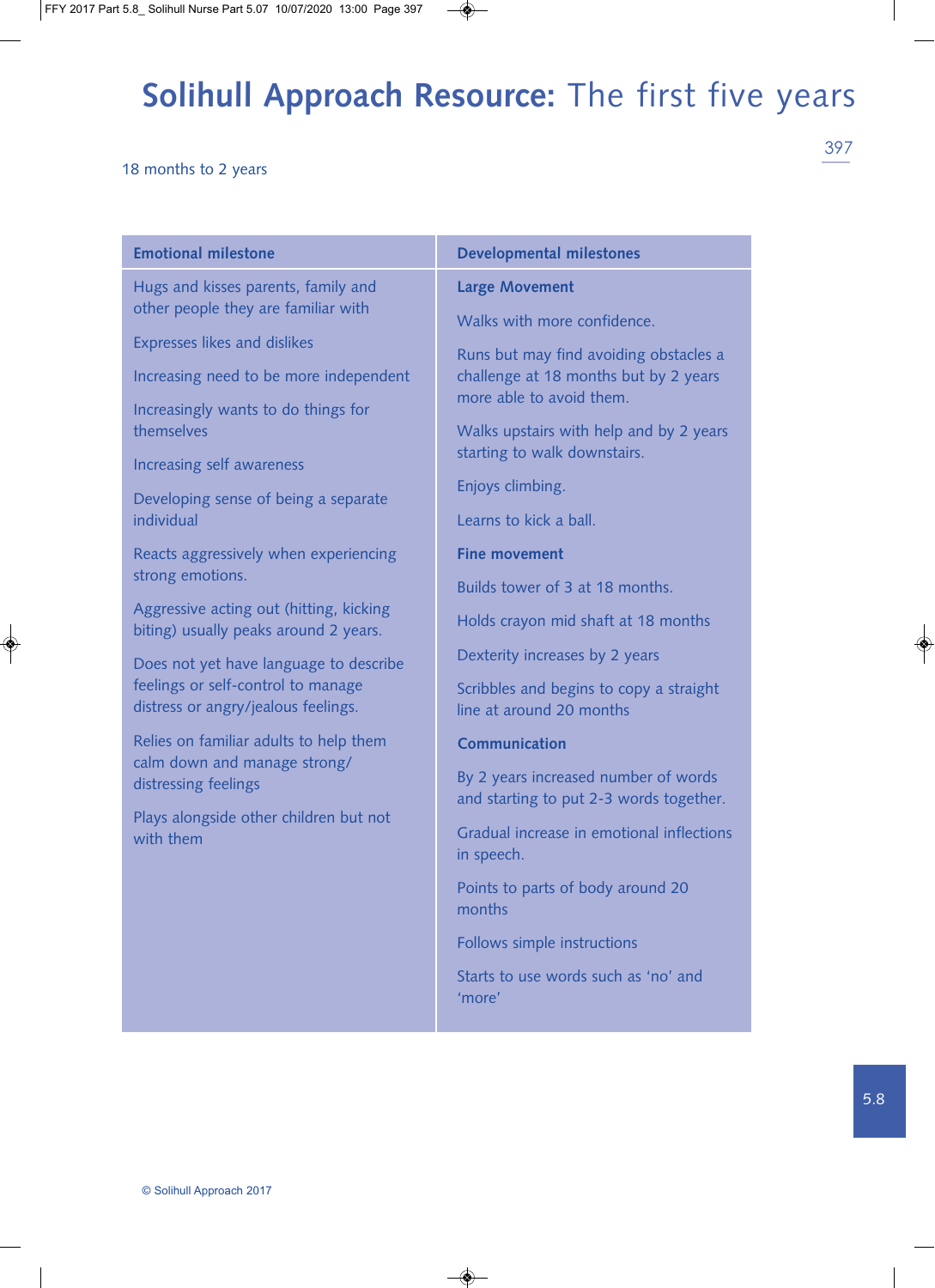398

Two years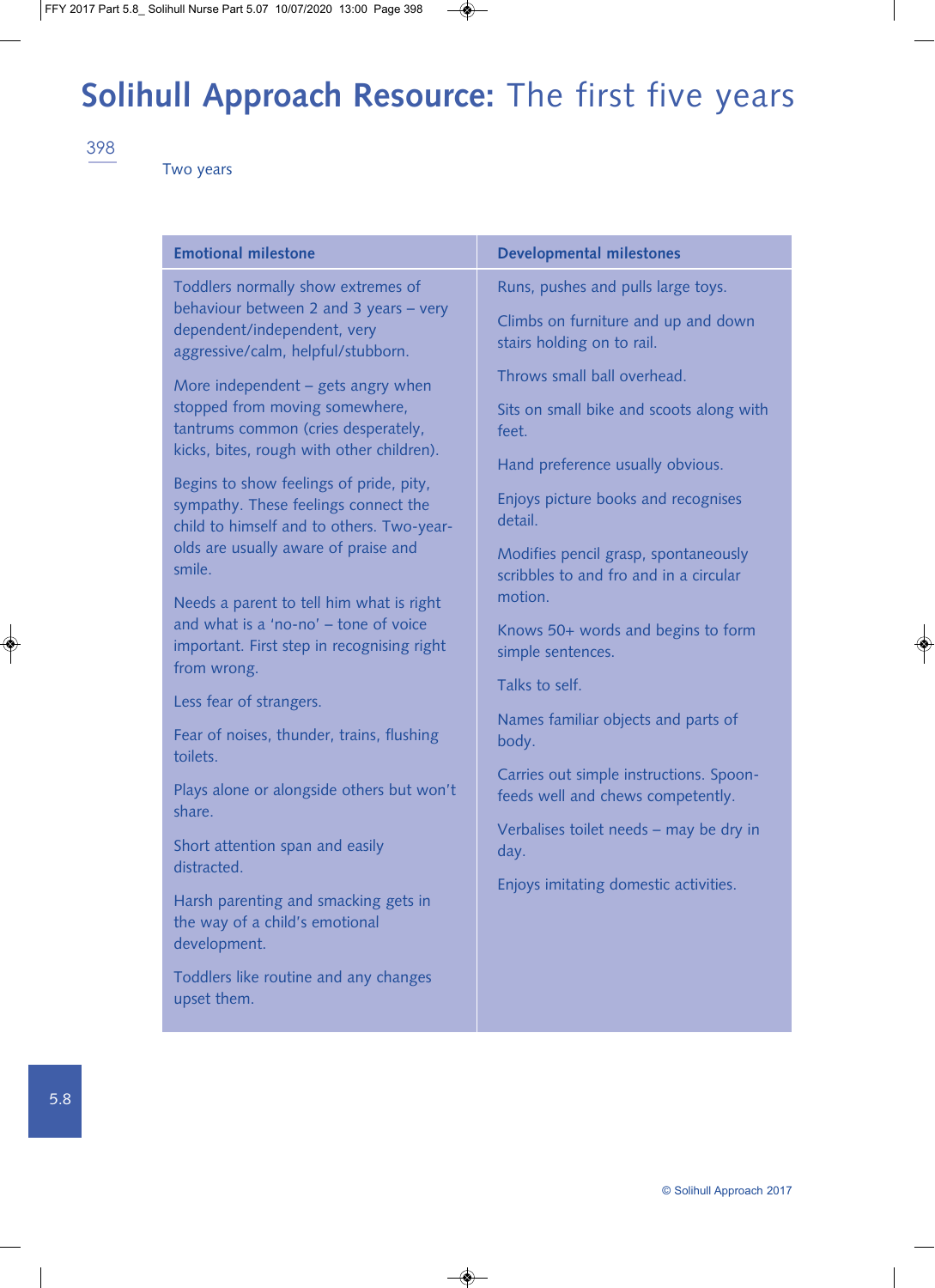Three years

| <b>Emotional milestone</b>                                           | <b>Developmental milestones</b>                                              |
|----------------------------------------------------------------------|------------------------------------------------------------------------------|
| Play is the work of this age – focus on                              | Enjoys walking/climbing and running.                                         |
| becoming confident and efficient.                                    | Likes drawing/threading/play-dough and                                       |
| Quite balanced – normally happy and<br>contented.                    | simple jigsaws.                                                              |
| Still self-centred and magical in thinking                           | Begins to take turns, as a start to sharing.                                 |
| - believes wishes make things come true.                             | Large vocabulary mainly intelligible to<br>strangers, but many ungrammatical |
| Has imaginary friends who can be                                     | forms persist.                                                               |
| blamed when things go wrong.                                         | Able to follow instructions.                                                 |
| Bargaining works but reasoning does<br>not. Distraction still works. | Asks many 'what, where and who'<br>questions.                                |
| Doesn't get so frustrated and gets less<br>angry when stopped.       | Listens eagerly to stories.                                                  |
| Biggest fear is that their parent will                               | Uses fork and spoon.                                                         |
| abandon them – especially at night.                                  | Pulls pants/knickers up/down.                                                |

5.8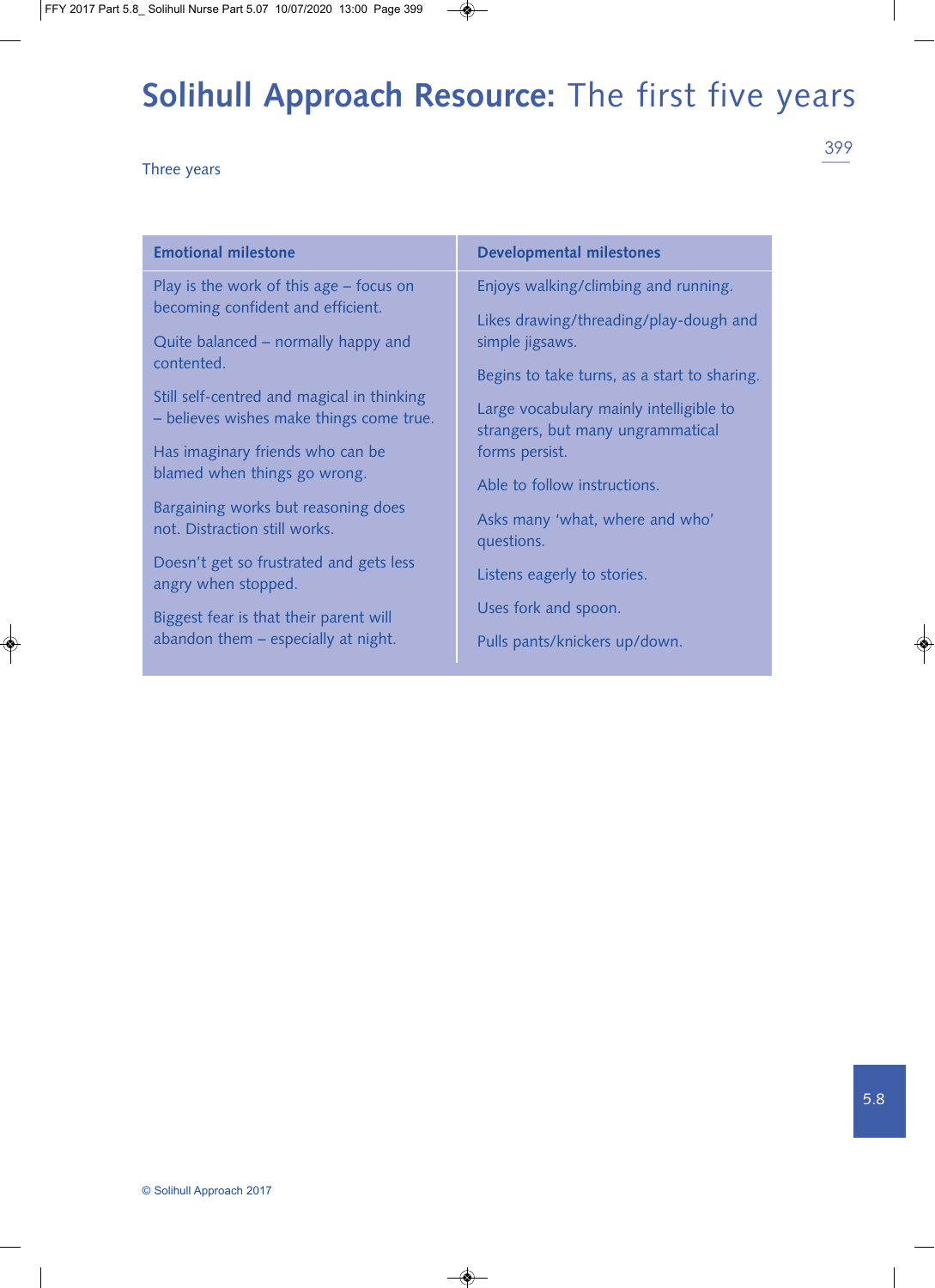#### Four years

| <b>Emotional milestone</b>                                                      | <b>Developmental milestones</b>                                           |
|---------------------------------------------------------------------------------|---------------------------------------------------------------------------|
| 4-year-olds enjoy silly games/talk and                                          | Up and down stairs with adult following.                                  |
| showing off.                                                                    | Climbs ladders/trees.                                                     |
| Through play they continue to seek<br>balance between dependence                | Rides tricycle expertly.                                                  |
| /independence.                                                                  | Increasing skill in ball games.                                           |
| May see return of some '2-year-old<br>stubbornness'.                            | Threads small beads on lace.                                              |
|                                                                                 | Holds pencil in mature fashion.                                           |
| If 'naughty', may blame others or be<br>'naughty' on purpose to get a reaction. | Copies an X.                                                              |
| May be aggressive again - biting,<br>kicking, and throwing objects.             | Speech grammatically correct and<br>intelligible.                         |
| Has a sense of past/future.                                                     | Listens to and tells long stories,<br>sometimes getting confused. Repeats |
| Fear of dark remains.                                                           | nursery rhymes.                                                           |
| Begin to compete with parent of same                                            | Eats skilfully.                                                           |
| sex for the attention of parent of<br>opposite sex.                             | Washes/dries hands, brushes teeth.                                        |